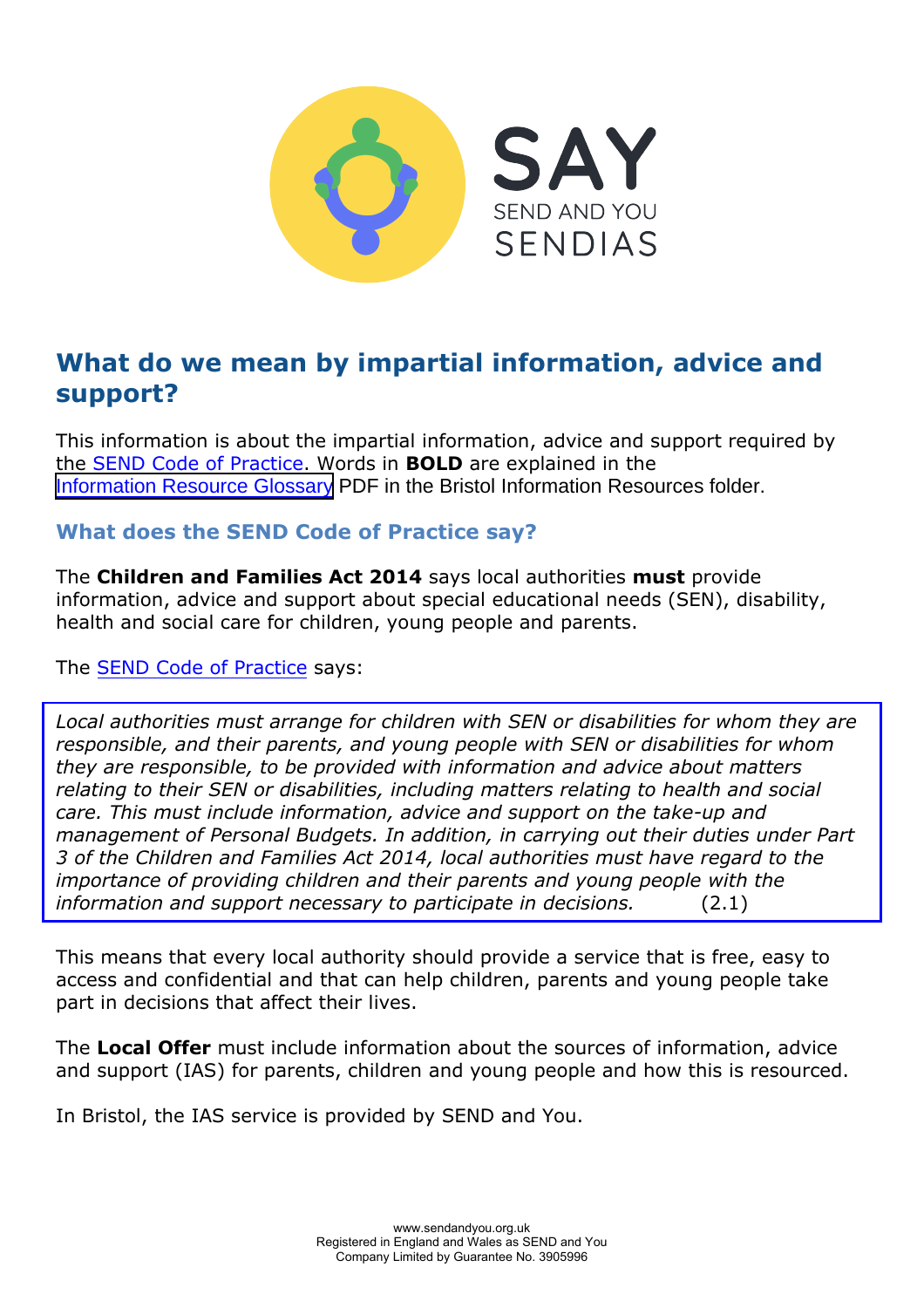### **What do we mean when we say we are impartial?**

The [SEND Code of Practice](https://www.gov.uk/government/publications/send-code-of-practice-0-to-25) says:

The information, advice and support should be impartial and provided at arm's length from the local authority and Clinical Commissioning Groups (2.8)

This means that the information, advice and support that we offer is firmly based in the law and the [SEND Code of Practice.](https://www.gov.uk/government/publications/send-code-of-practice-0-to-25)

We provide unbiased information and advice about the local authority's policies and procedures and about the policy and practice in local schools and other settings.

We do not give priority to any particular impairment, disability or special educational need, nor do we campaign for any particular approach to education.

By being impartial we aim to help parents, children and young people have clear, accurate and relevant information that will help them take part in decisions about their lives.

You can read our Impartiality Polic[y here](https://www.sendandyou.org.uk/wp-content/uploads/2021/08/Impartiality-Policy-newlogo-1.pdf) on our website.

### **How do we know that we are impartial?**

It is very easy to be biased. Everyone has opinions about most things! Sometimes people can be biased without even realising it.

That is why we really value your opinion about the information, advice and support we offer. We want you to tell us if you think we are not impartial. To help us check that we are impartial we routinely ask those who use our service to say whether they think we have been biased.

At SEND and You we follow a national set of Qua[lity Standards for services providing](https://councilfordisabledchildren.org.uk/information-advice-and-support-services-network/resources/ias-services-quality-standards)  [impartial information, advice and support](https://councilfordisabledchildren.org.uk/information-advice-and-support-services-network/resources/ias-services-quality-standards) developed by the Network [of Information,](https://councilfordisabledchildren.org.uk/information-advice-and-support-services-network)  [Advice and Support Services. This helps us](https://councilfordisabledchildren.org.uk/information-advice-and-support-services-network) to monitor the effectiveness of the service we provide and ensure that it is 'at arm's length' from the local authority. By this we mean that we act, and are seen to act, separately and impartially, with no undue influence or control from either the local authority or the Clinical Commissioning Group in our area.

We also publish an [Annual Report](https://www.sendandyou.org.uk/about-us/annual-reports/) that includes information on what people tell us about our service.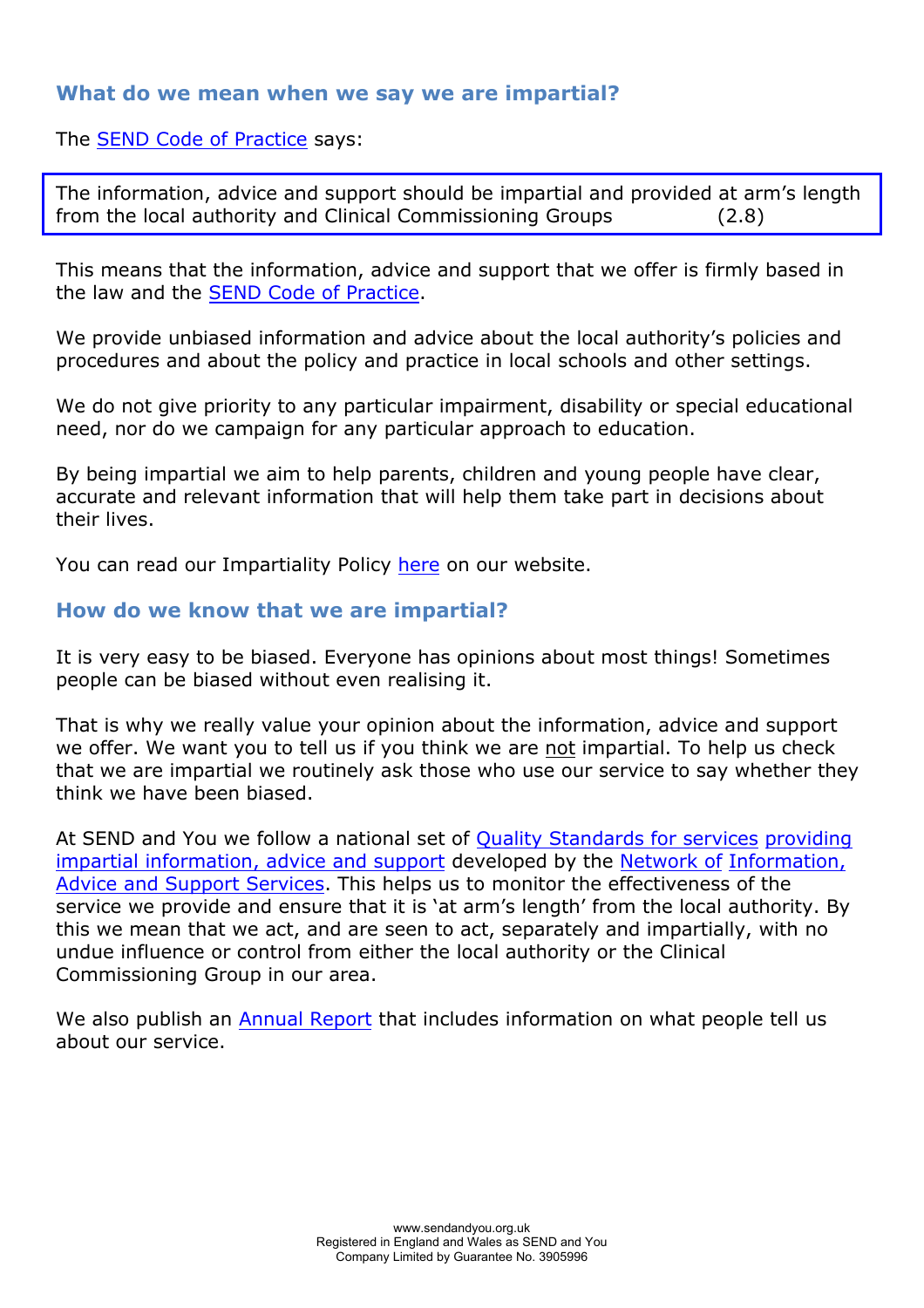# **What information, advice and support do we offer?**

We offer accurate, up to date and impartial resources and information about the law on special educational needs and disability. This covers:

- education, health and social care
- national and local policy
- the Local Offer
- your rights and choices
- your opportunities to participate
- where you can find help and advice
- how you can access this support.

We provide information in many ways, including our [website,](http://www.sendandyou.org.uk/) publications, training events and conferences.

Sometimes information alone is not enough. You may want help to gather information, make sense of it and apply it to your own situation. We call this advice and we offer this service by email, on the telephone, face to face and through work with groups or in training.

We can also offer more intensive support if you need it. This can include helping with letters, attending meetings with you or supporting you in discussions with the local authority, school or other setting.

When we are not able to help we will do our best to tell you about, or put you in touch with, other groups or organisations that can help. We call this **signposting**.

## **Is the service confidential?**

YES!

We will not share your information with anyone unless you tell us we can. The only exception to this would be because we have a specific concern about a child's safety.

You can find our Confidentiality Policy [here](https://www.sendandyou.org.uk/wp-content/uploads/2021/08/Confidentiality-Policy-2019-new.pdf) on our website.

We will often work with parents and children or young people together. Sometimes we will work with them separately. When we do this the same confidentiality rules apply.